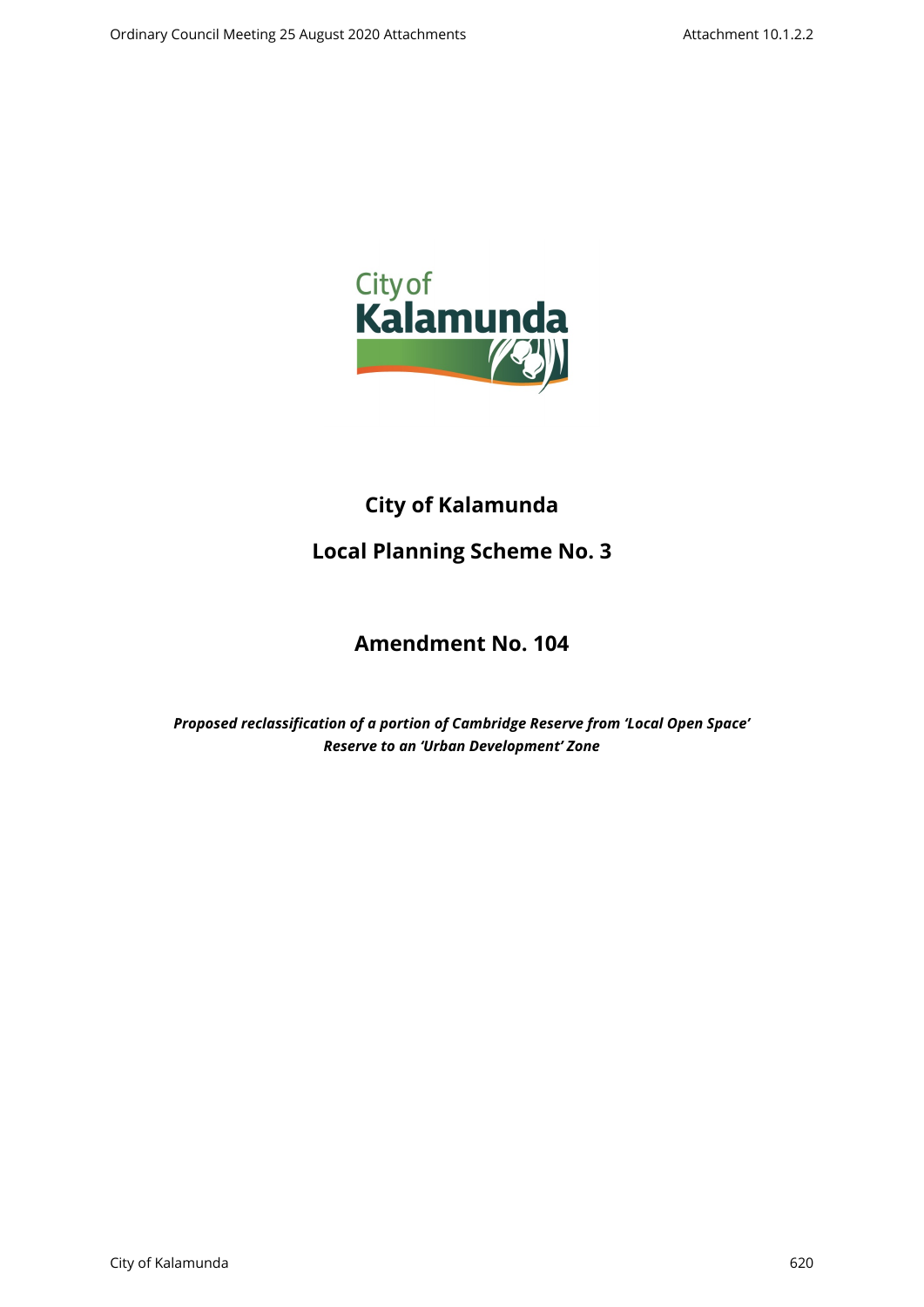# **Planning and Development Act 2005**

## **RESOLUTION TO ADOPT AMENDMENT TO LOCAL PLANNING SCHEME**

## *Local Planning Scheme No.3 Amendment 104*

## **Resolved that the Local Government pursuant to section 75 of the** *Planning and Development Act* **2005, amend the above Local Planning Scheme by:**

- 1) Reclassifying a portion of Lots 2346 and 12366 York Street, Lot 7876 Cambridge Road, Lots 2850 and 3487 Moira Avenue, Lot 1 Anderson Road and Lot 9835 Mallow Way, Forrestfield, from the Local Open Space Local Scheme reservation to the Urban Development Zone.
- 2) Amend the Scheme Map accordingly.

The Amendment is standard under the provisions of the Planning and Development (Local Planning Schemes) Regulations 2015 for the following reason (s):

- a) The amendment is consistent with the City of Kalamunda Local Planning Strategy 2010 (Endorsed by the WAPC in 2013) strategic action to provide housing for the ageing population with an initiative to rezone land for well-located aged care facilities.
- b) The amendment is consistent with the Metropolitan Region Scheme Urban zone, that provides for areas in which a range of activities are undertaken including residential, commercial, and recreational land uses.
- c) The amendment would have minimal impact on land in the scheme area that is not the subject if the amendment.
- d) The amendment is not a complex or basic amendment.

Dated this \_\_\_\_\_ day of \_\_\_\_\_\_\_\_\_\_\_\_\_\_\_\_\_\_\_ 20\_\_\_

\_\_\_\_\_\_\_\_\_\_\_\_\_\_\_\_\_\_\_\_\_\_\_\_\_\_\_\_\_\_\_\_\_\_\_\_\_\_\_\_\_\_

Rhonda Hardy Chief Executive Officer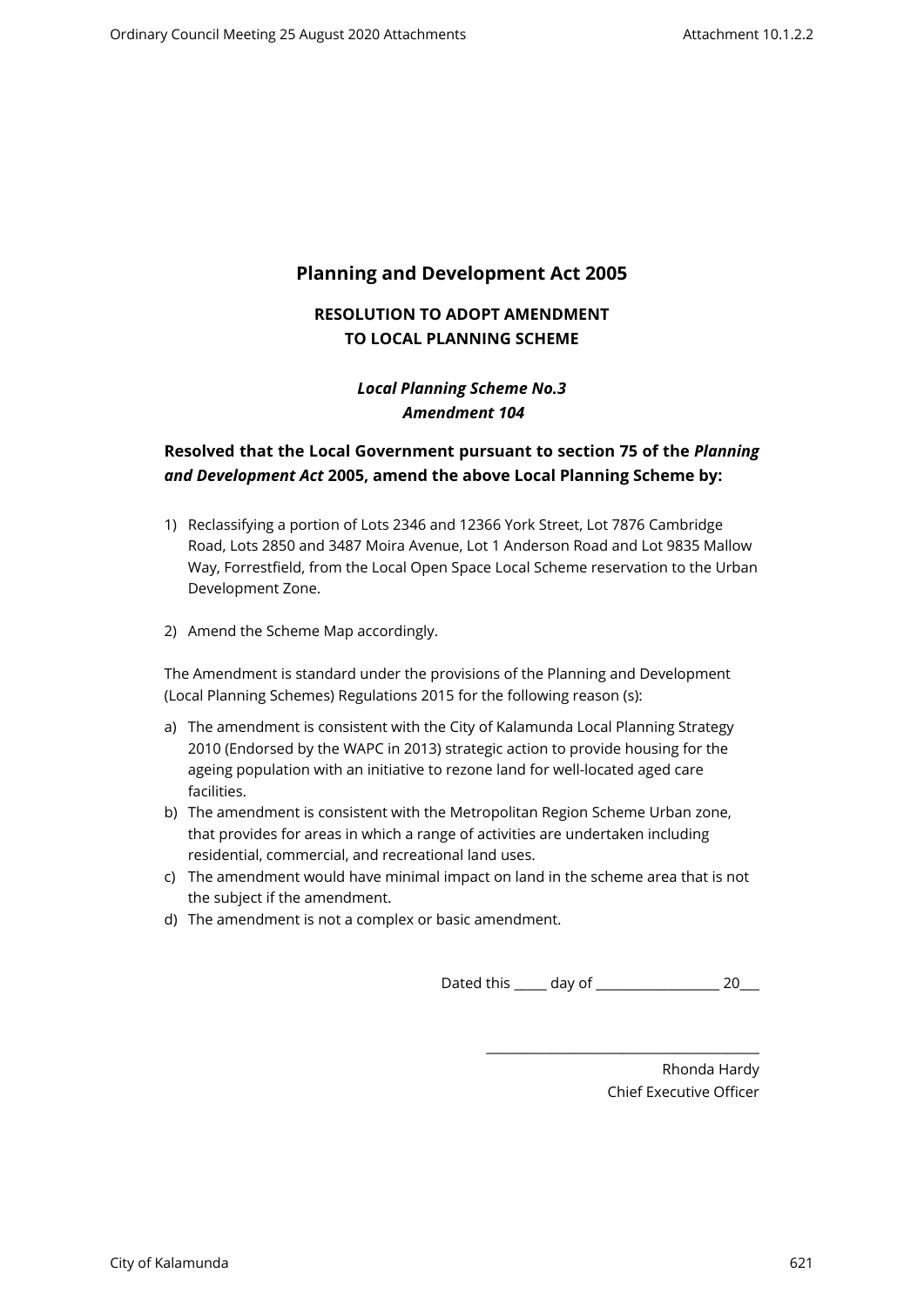## **City of Kalamunda Local Planning Scheme No. 3 – Amendment 104 Map**

## **Existing Scheme Map:**



**Proposed Scheme Amendment Map:**

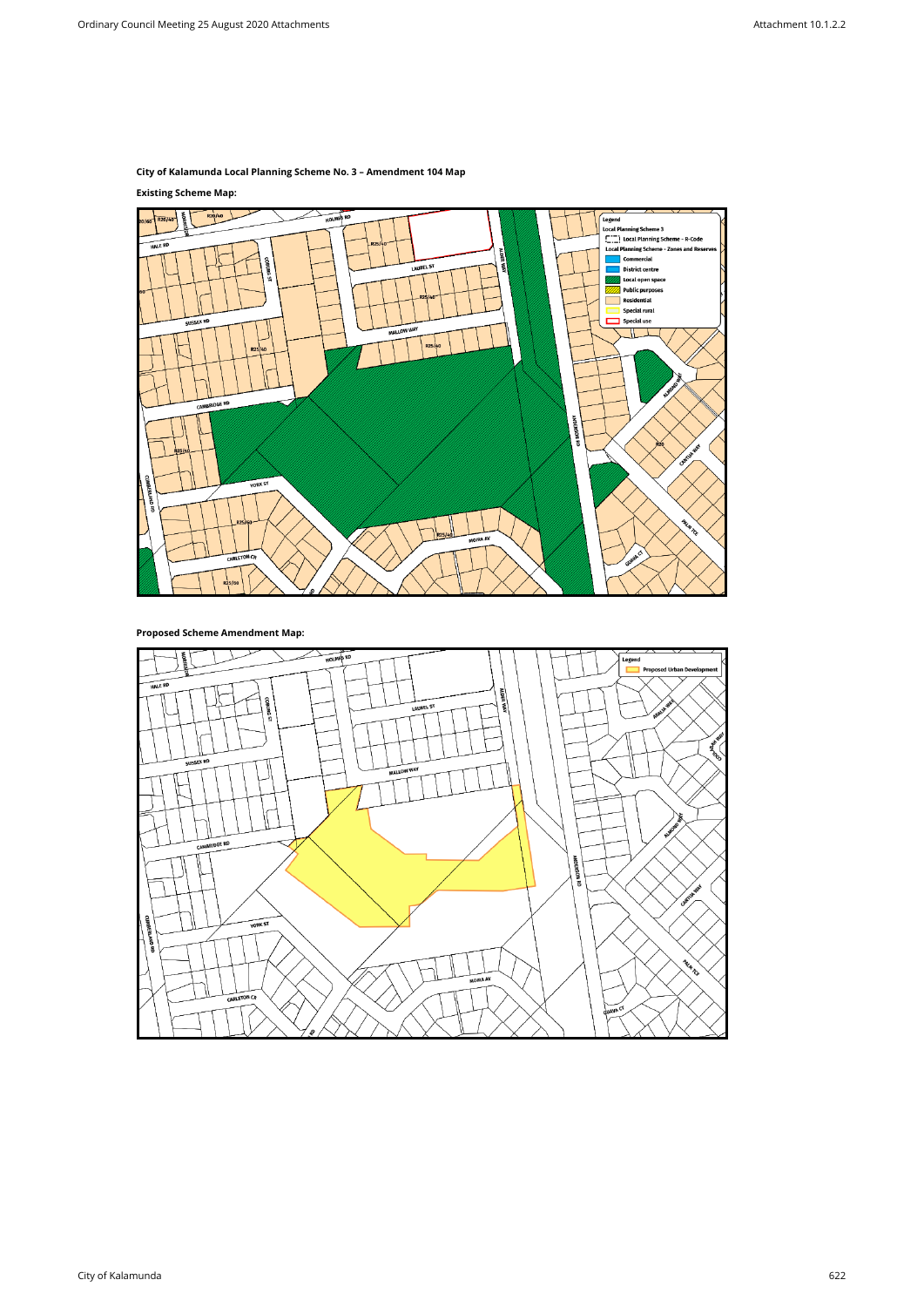### **COUNCIL ADOPTION**

This Standard Amendment was adopted by resolution of the Council of the City of Kalamunda at the Ordinary Council Meeting of the Council held on the \_\_\_\_ day of  $\frac{1}{20}$  20  $\frac{1}{20}$ .

........................................................

MAYOR

..............................................................

CHIEF EXECUTIVE OFFICER

### **COUNCIL RESOLUTION TO ADVERTISE**

By resolution of the Council of the City of Kalamunda at the Ordinary Council Meeting of the Council held on the day of 20 proceed to advertise this Amendment.

..........................................................

MAYOR

..............................................................

CHIEF EXECUTIVE OFFICER

### **COUNCIL RECOMMENDATION (date Council supported the amendment)**

This Amendment is recommended for support by resolution of the City of Kalamunda at the Ordinary Meeting of the Council held on the day of the Council needs on the day of the Council needs and and the Common Seal of the City of Kalamunda was hereunto affixed by the authority of a resolution of the Council in the presence of:

..........................................................

MAYOR

..............................................................

CHIEF EXECUTIVE OFFICER

**WAPC ENDORSEMENT** 

........................................................